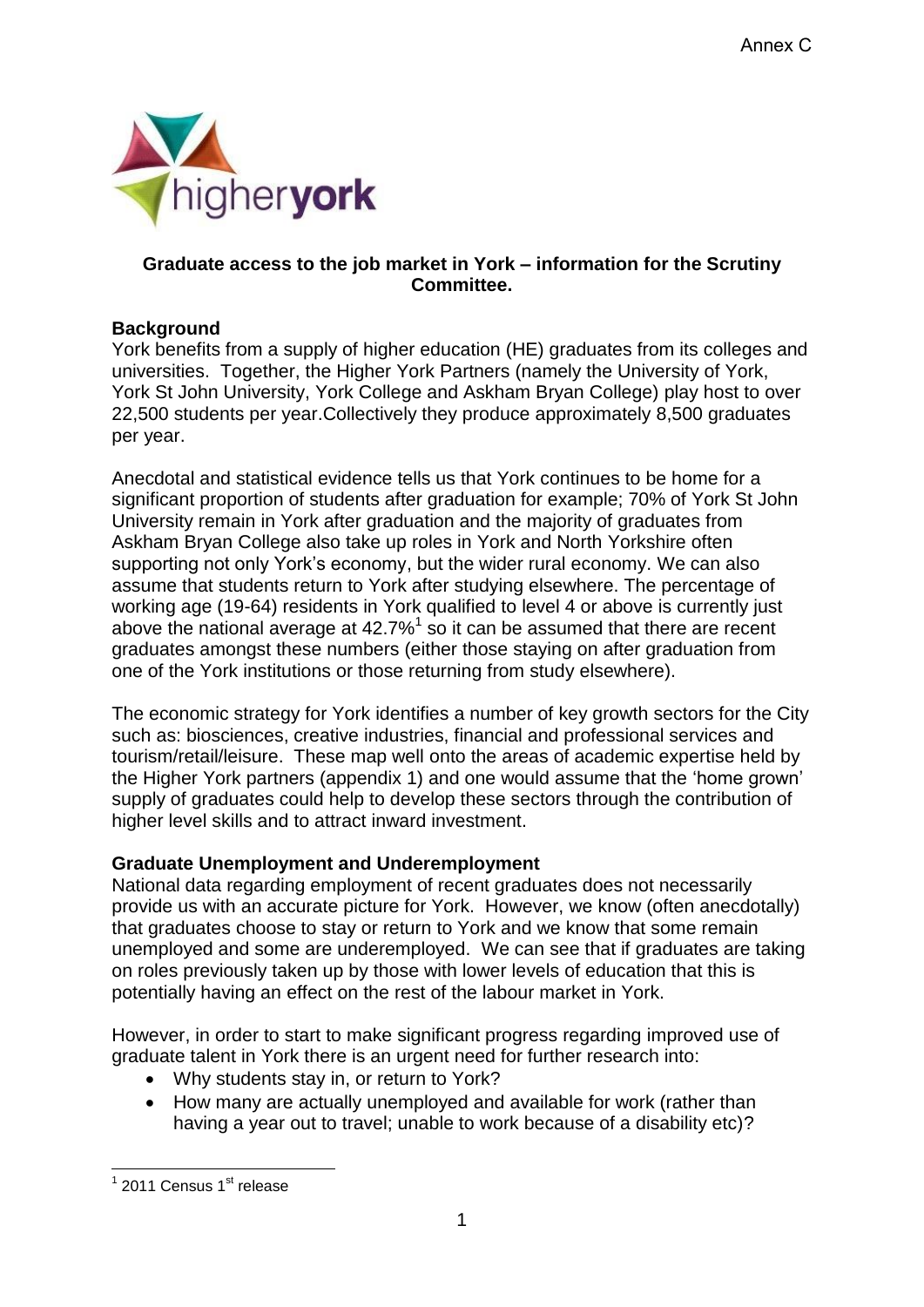- For those in employment what types of roles are they doing and for how long?
- Are some graduates using York as a temporary home after graduation before moving elsewhere? <sup>2</sup>
- Are there any trends about the type of graduate (degree subject or otherwise) who are more likely to stay or return?
- Whether graduates are accessing business support/start-up support and what are attitudes about starting a business in York.
- Which graduate start ups are staying in York (and for how long) and which are leaving and why.

# **How are graduates accessing the job market?**

Graduates tend to access jobs independently in the main. Universities and colleges put in place support to empower students through information, guidance, workshops, and access to opportunities (work placements, internships, volunteering).

Information is disseminated through various channels:

- Job fairs and employer events
- Website/s
- **Through tutorials**
- Bespoke workshops on practical aspects of jobs searching, CV writing etc.

Information includes literature covering such things as (national) graduate schemes, company profiles, lists of job search sites etc.

For some graduates, for example those at York St John University, many courses are aligned to professional roles which have well defined routes (e.g. teacher training, allied health professions). This is also the case for some courses offered by the University of York (e.g. nursing, medicine).

In addition to specialist input to the delivery of higher education programmes the range of Foundation Degrees which are offered (particularly by colleges) have been designed in partnership with employers and businesses. The programmes include the delivery of work related learning modules which prepare students for the world of work. The majority of these programmes encourage employer and business representation in the delivery.

Students and graduates are increasing making use of internships, work placements and volunteering to gain experience, improve their CVs and meet potential employers. These opportunities are also invaluable for businesses/charities/host organisations and gradually more are making use of the talent available in York through these schemes. However, there is still more demand for placements than places available and it would be useful to examine how more SMEs could be involved.

 2 Some students may have positively chosen to remain in York for the medium to long term. However, some students may be waiting for 'milk round' jobs starting the following September because they missed out on the previous milk round. Others may be waiting for a girlfriend/boyfriend to complete studies. There are a range of other reasons why students may simply be intending to stay for a short time.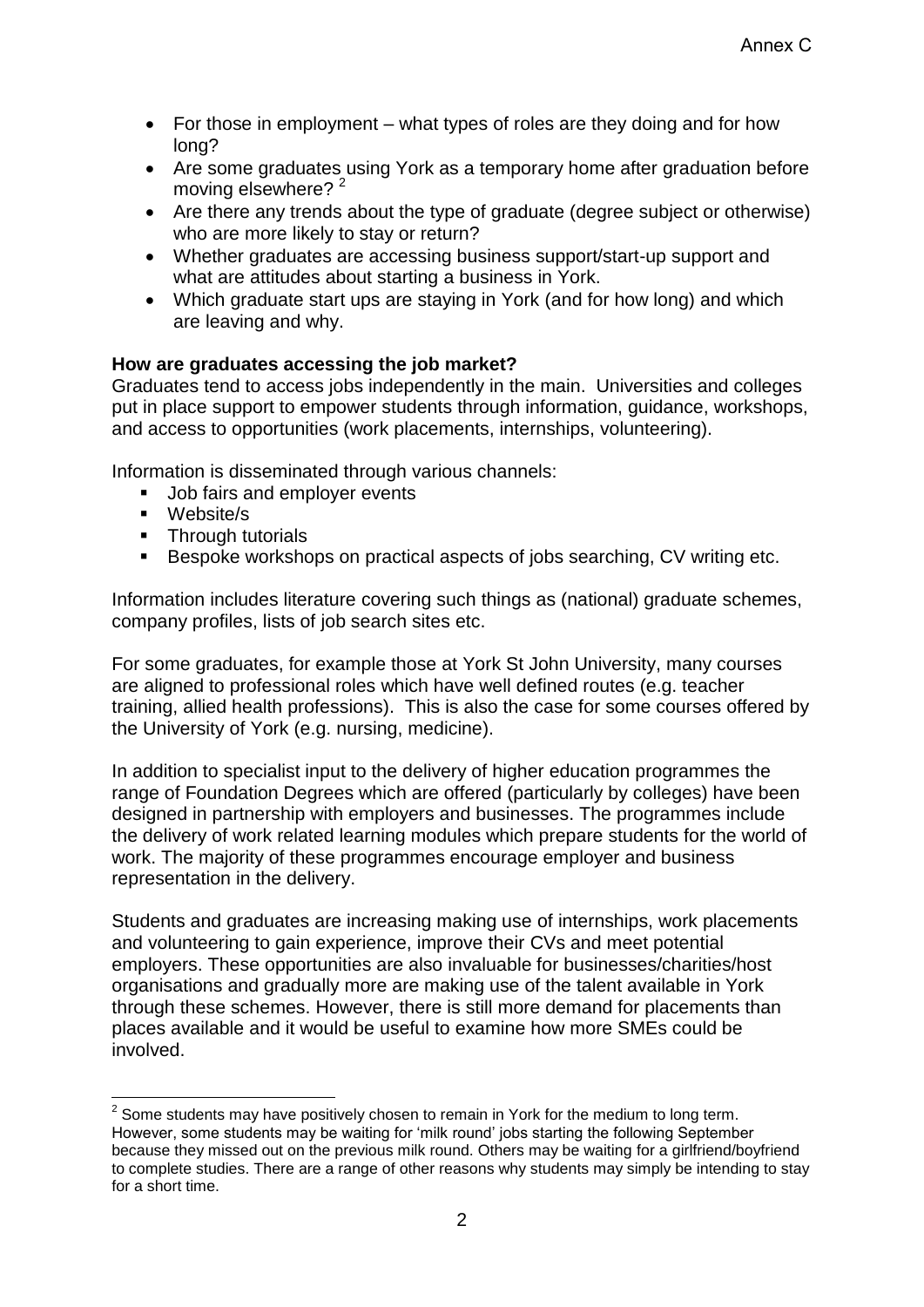# **What is the support available to graduates?**

- The National Careers Service (NCS) have a remit to provide advice and information (on-line and telephone support) for all ages – including graduates. Some face-to-face support could be offered. There are no current direct links with the universities though York College do benefit from this.
- York St John University and The University of York continue to support graduates after graduation through on-line, telephone and face-to-face guidance. Universities rarely refer to other agencies as they have specialist advice and support tailored form their own graduates. Both universities can offer a reciprocal service with other universities. These institutions have also been able to add to their core graduate offer when external funding has been available e.g. Economic Investment Challenge Fund supported 250 recent graduates to access enhanced support.
- Job Centre Plus (JCP) have provided support to graduates and appear to be the main provider of assistance to graduates of other universities/colleges outside the City of York. JCP do also refer graduates back to their own universities. York College works closely with NCS and JCP for example of joint working with JCP is offered through a specific programme designed for recent unemployed graduates and delivered by York College in 2012.
- Regular learning and work sessions at Future Prospects are open to graduates but no specific support offered.
- **Private companies provide mentoring and coaching, internship placement** services and other support specifically for undergraduates and graduates including for specific subject areas.

# **Potential barriers to employment**

- There are still some employers reporting a lack of skills from applicants but also issues of interpersonal skills/attitude as well as the importance of well qualified graduates being able to differentiate themselves from others (important in a competitive job market).
- More local employers, particularly SMEs need to be open to taking on graduates or providing work experience/internships to undergraduates, postgraduates and graduates.
- Many national graduate schemes ask for high UCAS tariff score as well as a 2:1 or above degree classification.
- In some non-graduate roles, there is so much competition and sometimes less qualified applicants are favoured as graduates are perceived as being too ambitious/over qualified .
- Anecdotally, we can see that some graduates don't wish to leave York for variety of reasons. There needs to be a balance of both realism (ie. currently not enough graduate jobs) and utilising talent within the city (i.e. developing more graduate roles).
- The acquisition of experience is one of the defining factors to success. More opportunities to get this experience is as crucial as getting the 'right' advice. Examples of useful experience include volunteering, internships/ placements, institutional programmes such as the York Award, part-time jobs.

## **Enterprise and business support**

 At the universities this is well covered through dedicated support in business development teams and access to business incubation units.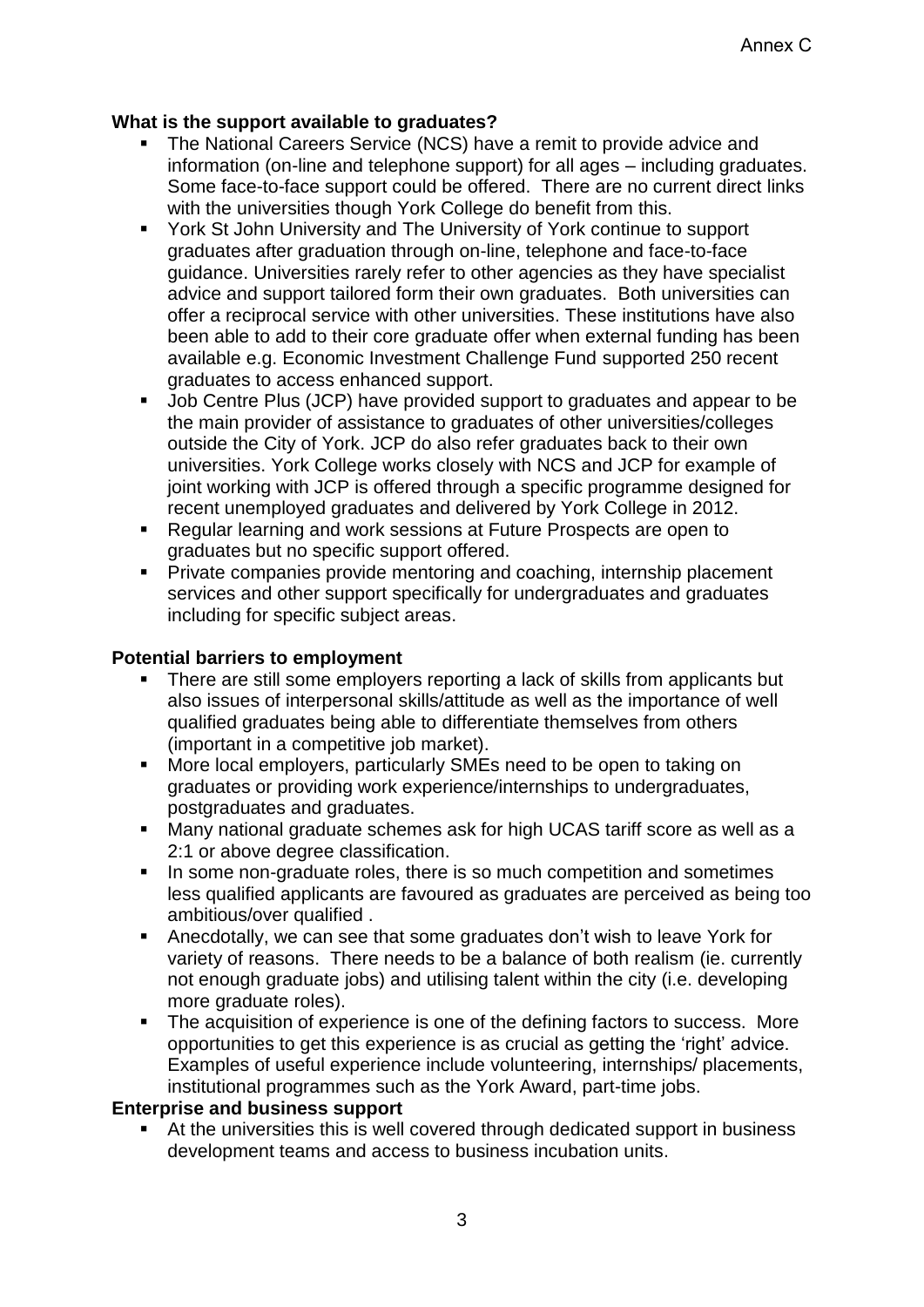- Specifically, the University of York are currently running an UnLtd project for social enterprise.
- **Both universities access the Proof of Concept fund, and also tap into Alumni** support.
- More generic signposting information from across the city including resource such as yorkmeansbusiness.co.uk and the contacts for incubation space, business support, business networks could perhaps be sent to all graduates when they graduate.
- Some start-ups, particularly in the technology field are possibly more likely to move away from York. Others in retail or creative areas are possibly more likely to stay.

# **Good practice - what sort of support and schemes seem to work well?**

- Working at sector / programme level so that advice and support is tailored to specific industries - rather than offering generic advice.
- Combining incubation space with access to on-site business support.
- Early intervention and intensive support whilst on-course. The University of York have an on-line Employability tutorial which results in an employment plan. This was only introduced in 2011 so no results are yet known.
- **Internships, work placements and volunteering allow students to begin** thinking about their career plans as well as demonstrating value of graduate skills to the workplace.
- **Providing specific advice e.g. at The University of York, advisors offered a** 'webcasting' service where graduates email their CV and this is annotated by an advisor.
- **Information tailored to initiatives such as national / local graduate schemes,** internships and work placements.
- Specific interventions for graduates who are un / under-employed. Both universities are running short term internship schemes from January 2013.
- Working closely with local businesses and key employers such as the joint development and delivery of the Foundation Degree in Health Service Management, a partnership between York College and the York NHS Hospital Trust.
- Example from outside York for example; 'Unlocking Cornish Potential'– supporting business growth with knowledge transfer (via graduate internships opportunities); also links to graduate start-up advice and support (heavily subsidised).

# **Summary**

We know that graduates are staying on in, or return to York and that some remain unemployed and increasingly others are underemployed. There are a range of support agencies and information available to graduates including about business start up. For the future it would be important that York is able to:

- **Understand the issues in much more detail through further research.**
- Encourage inward investment of businesses providing high quality opportunities for graduates. The graduate talent pool needs to be one of the key benefits highlighted to investors in York.
- Work with local businesses and other organisations to increase the take up of interns and similar opportunities.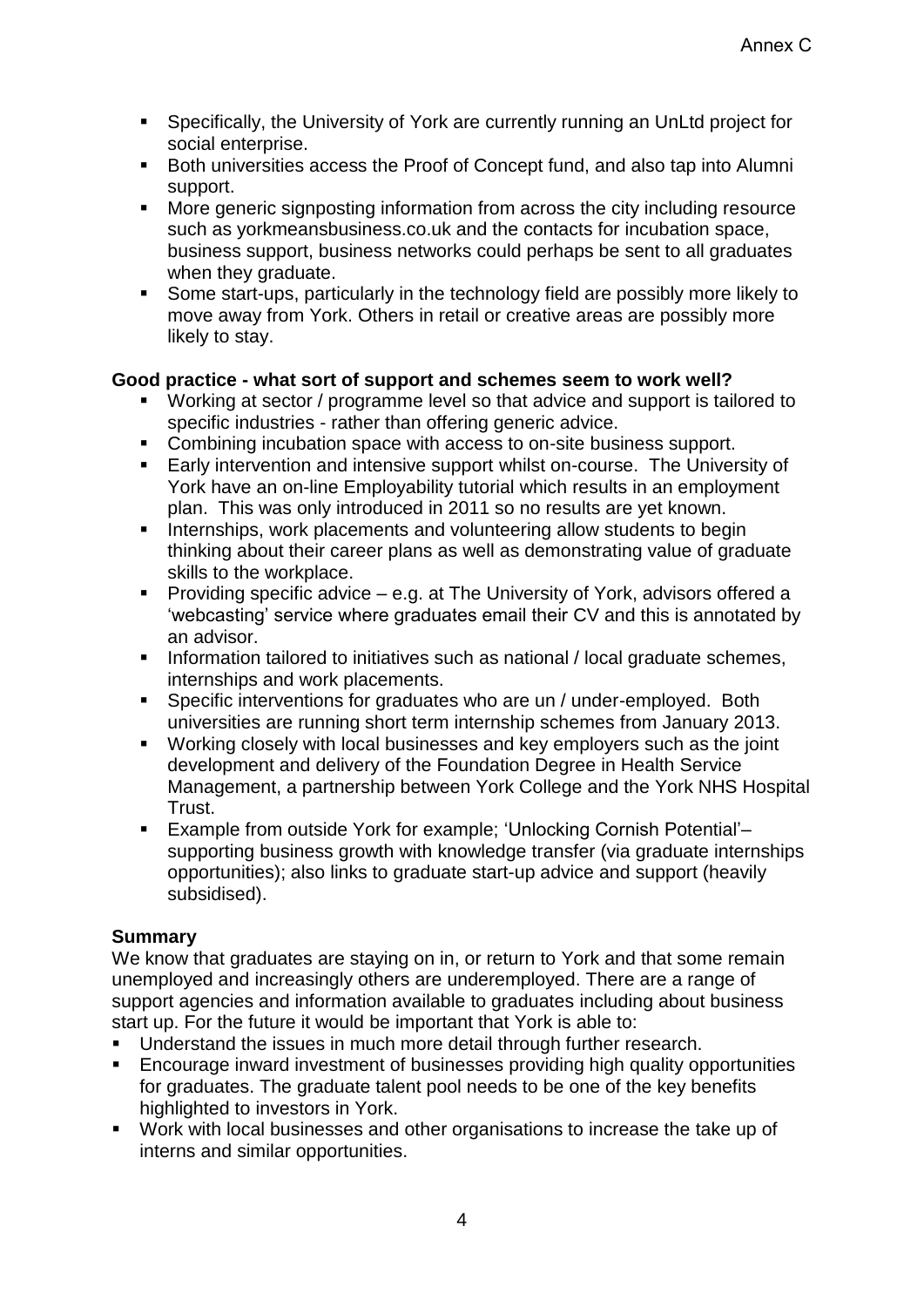- **Continue to provide graduates with information about where and how support is** available.
- **Increase, where funding permits, the one-to-one support, assessments and** workshops for graduates seeking employment.
- Continue to facilitate networking and joint support between organisations/agencies which provide support for those looking for employment.

## **For further information please contact the Jessica Grant or Claire Newhouse on 01904 876350 or contactus@higheryork.org**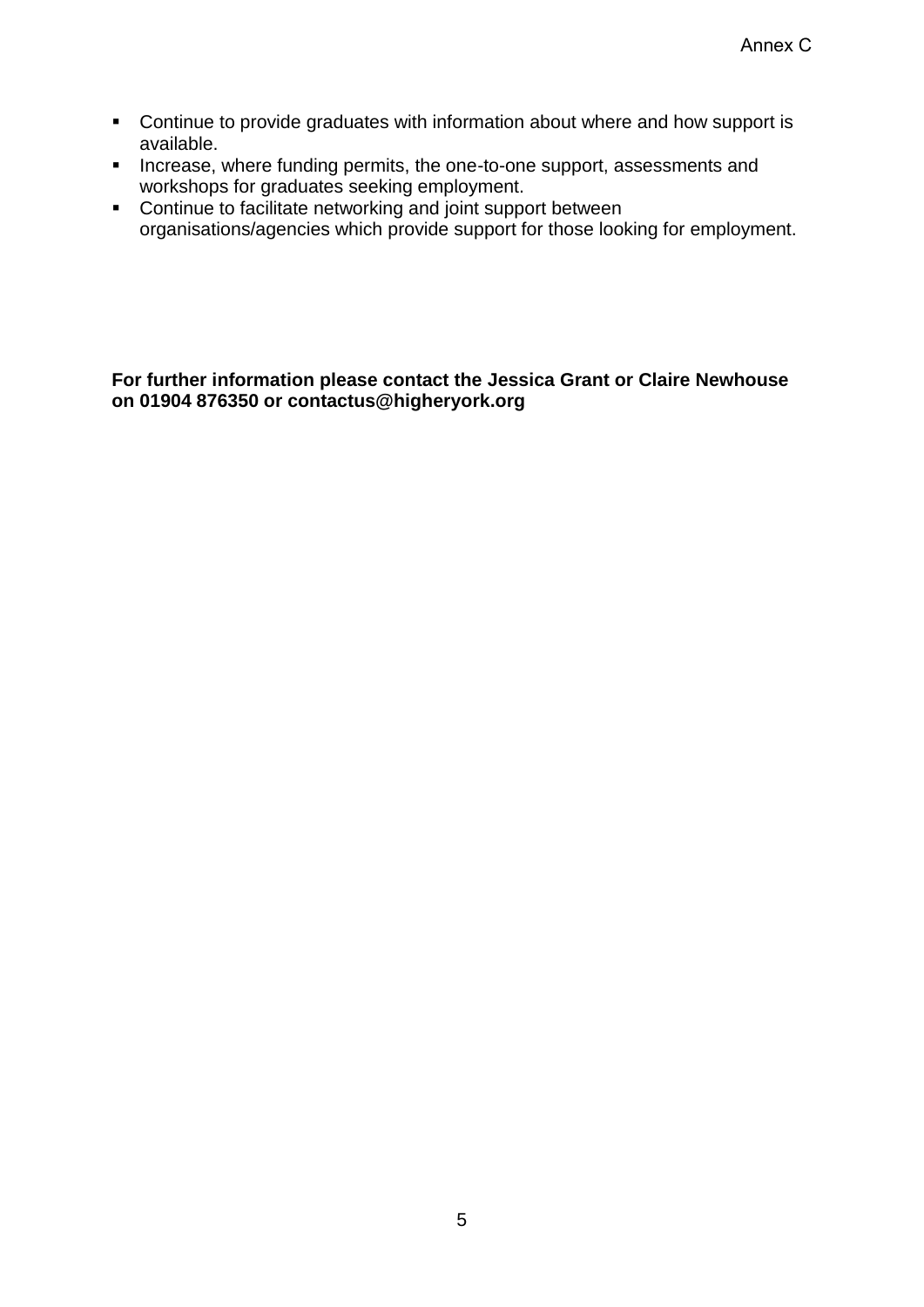# **Appendix 1:**

## **Askham Bryan Higher Education provision**

Animal Management Veterinary Nursing Agriculture and Land Management Arboriculture and Forestry Countryside and Environment Equine Management / Equine Studies Horticulture Landscaping, Garden Management and Sportsturf Teacher Training

#### **The University of York departments**

Archaeology Biology **Chemistry** Computer Science Economics & related studies **Education Electronics** English & related literature Health Sciences **History** History of Art Languages and Linguistic Science Law **Mathematics** Medical Music Philosophy Physics **Politics** Psychology Social Policy & Social Work Sociology Theatre, Film & Television

## **York College Higher Education subject areas**

Business & Professional Studies Child Studies **Construction** Education and Training **Engineering** Fine Art, Design & Crafts Beauty & Holistic Therapy **Healthcare** IT & Computing **Science Sport** Public Services